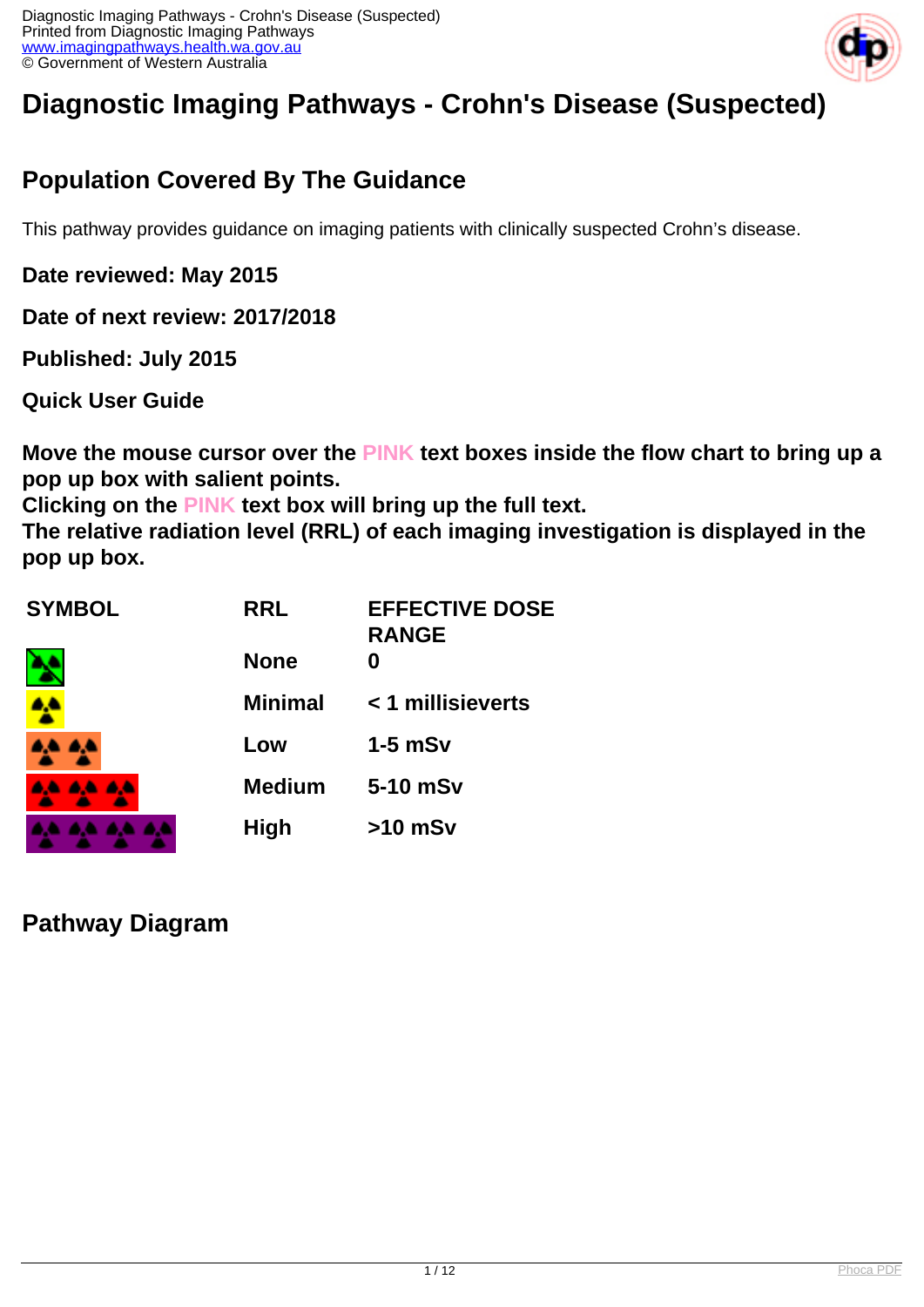#### Diagnostic Imaging Pathways - Crohn's Disease (Suspected) Printed from Diagnostic Imaging Pathways [www.imagingpathways.health.wa.gov.au](http://www.imagingpathways.health.wa.gov.au/) © Government of Western Australia



# **Image Gallery**



#### **Teaching Points**

**Diagnosis of Crohn's disease can be difficult as there is no single accepted gold standard diagnostic test and small bowel is well known to be a difficult area to investigate thoroughly for both endoscopic and radiological procedures** [1](index.php?option=com_content&view=article&id=239&tab=references#1)**,**[2](index.php?option=com_content&view=article&id=239&tab=references#2)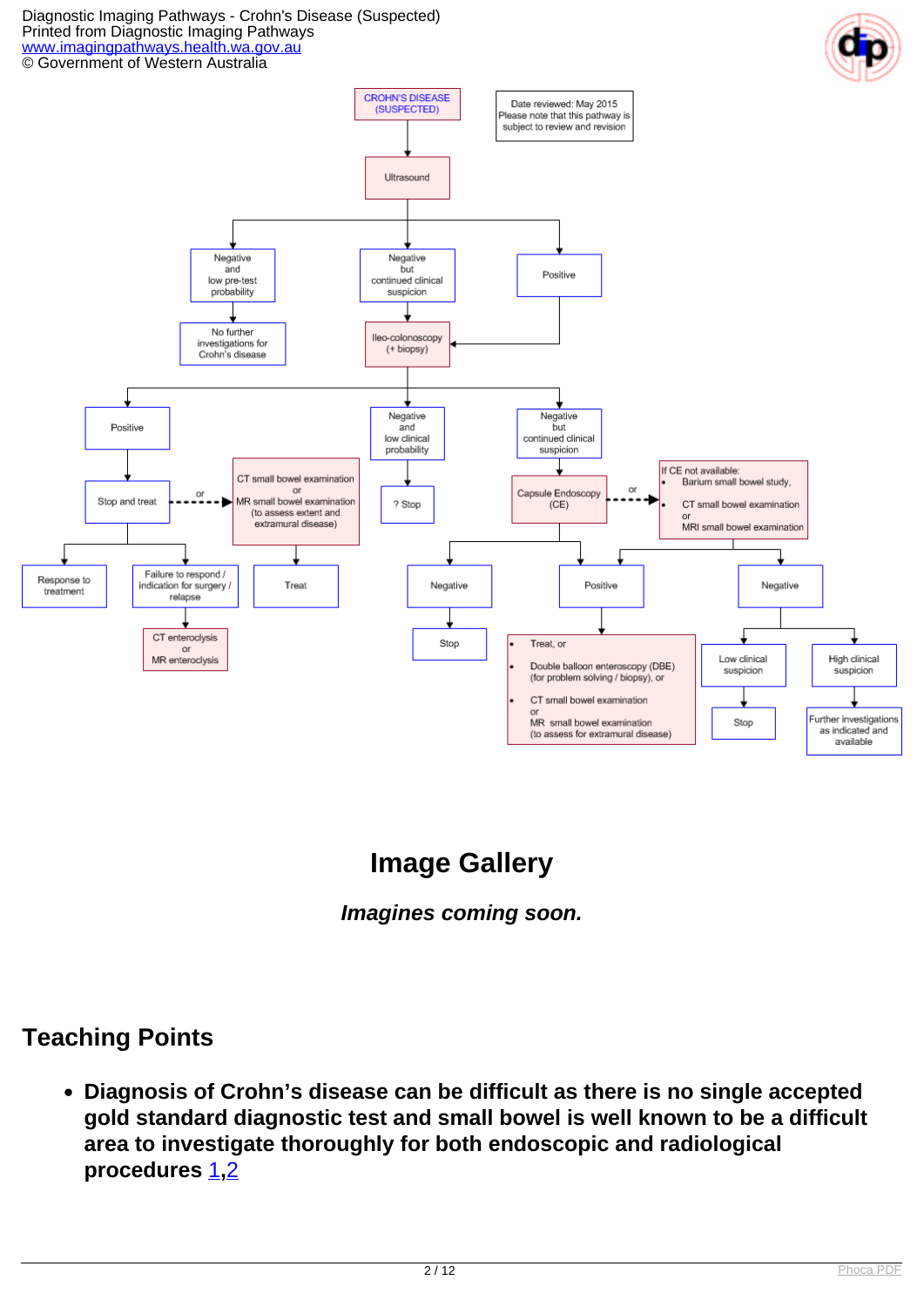

## **Investigation of Crohn's Disease**

- **The investigation of Crohn's disease employs a variety of investigative modalities to assist in the diagnosis. These include biochemical tests, imaging examinations and endoluminal imaging techniques**
- **Endoluminal examination are commonly used in the investigation of Crohn's disease. These are procedures performed by a gastroenterologist and include investigations like push enteroscopy, balloon-assisted enteroscopy (single / double balloon), colonoscopy with ileoscopy and capsule endoscopy** [1](index.php?option=com_content&view=article&id=239&tab=references#1)
- **Commonly used endoluminal examinations in suspected Crohn's disease are colonoscopy with ileoscopy and capsule endoscopy followed by balloonassisted enteroscopy**
- **Radiological examinations are an important tool to help assist in diagnosing Crohn's disease. The main radiological examinations used in suspected Crohn's disease are ultrasonography, barium small bowel studies (enterography also known as follow through and enteroclysis), CT enterography / enteroclysis and MR enterography / enteroclysis**

#### **Colonoscopy with Ileoscopy (Ileo-colonoscopy)**

- **Ileoscopy is visualising the ileum through a colonoscope inserted rectally with a retrograde approach under expert hands**
- **Distal 20 cms of the small bowel can be visualized under optimal conditions and biopsies can be performed if necessary** [14](index.php?option=com_content&view=article&id=239&tab=references#14)

### **Capsule Endoscopy (CE)**

- **A non-invasive procedure where patient swallows a small (approximately 2 cms length) capsule which contains a miniature camera that wirelessly sends images to a sensor attached to a recording device. Capsule is passed per-rectum by the patient and is disposable** [1](index.php?option=com_content&view=article&id=239&tab=references#1)
- **Majority of studies report high sensitivity and diagnostic yield when compared to other investigative modalities like ileo-colonoscopy, small bowel radiography and enteroscopy but lack data on positive predictive value and specificity** [15](index.php?option=com_content&view=article&id=239&tab=references#15)**,**[16](index.php?option=com_content&view=article&id=239&tab=references#16)
- **Conventional procedures, including endoscopic, ultrasonographic and / or radiological procedures are usually performed before using capsule endoscopy** [17](index.php?option=com_content&view=article&id=239&tab=references#17)
- **There is a lack of standardised diagnostic criteria for CE to diagnose Crohn's disease and developing a scoring system may improve its specificity for Crohn's disease** [15](index.php?option=com_content&view=article&id=239&tab=references#15)**,**[18](index.php?option=com_content&view=article&id=239&tab=references#18)
- **One prospective study that compared CE, CT enterography (CTE) and**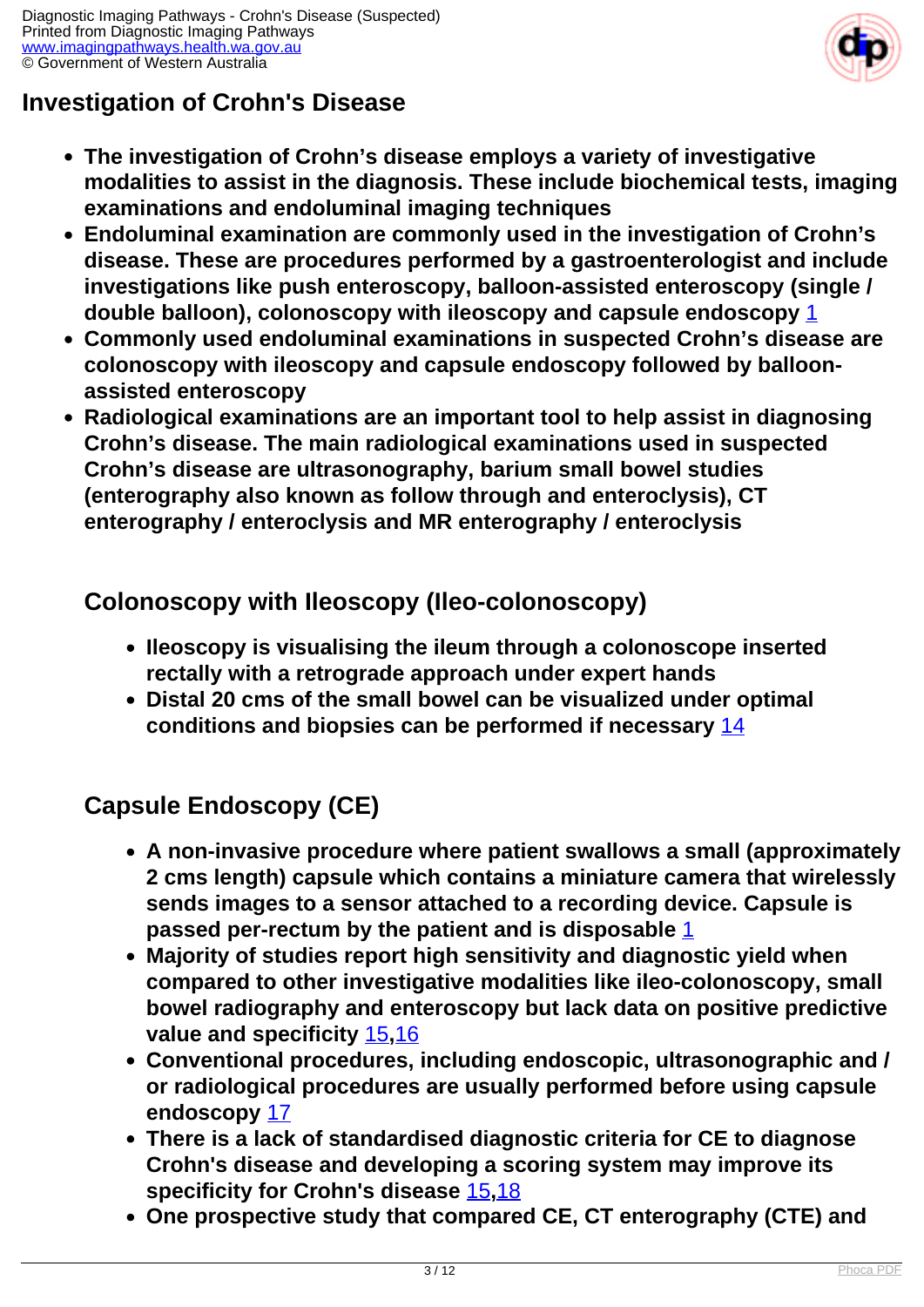

**small bowel follow through (SBFT) studies reported similar sensitivities for Crohn's disease for both CE (83%), and CTE (82%) but significantly lower specificity for CE (53%) compared to CTE (89%)** [19](index.php?option=com_content&view=article&id=239&tab=references#19)

- **Contraindications for CE include a history of GI motility disorder, known strictures or fistulae, history of extensive abdominal surgery and active swallowing disorder. If in doubt, a patency capsule test can be performed in which, the capsule is radio-opaque and disintegrates after several days**
- **Advantages of CE include**
	- **Non-invasive**
	- **Accepted and well tolerated by patients**
	- **Ability to visualise the entire small bowel**
- **Disadvantages of CE include**
	- **Technical malfunction of the capsule**
	- **Inability to perform diagnostic or therapeutic manoeuvres, requiring further invasive investigations**
	- **Lack of anatomical details makes it difficult to localise lesions**
	- **Slow GI transit time resulting in part of the small bowel being not visualised**
	- **Strictures may result in capsule retention which may require endoscopic removal**

#### **Double Balloon Enteroscopy (DBE)**

- **Also known as push-and-pull enteroscopy**
- **Can visualise the entire small bowel using retrograde and antegrade intubation but a recent systematic review concluded that complete enteroscopy was possible in only 44% of cases even with combined antegrade and retrograde approaches** [29](index.php?option=com_content&view=article&id=239&tab=references#29)
- **Advantages of enteroscopy include**
	- **Ability for diagnostic (biopsies) and therapeutic intervention**
	- **Improved visualisation of the small bowel as a result of insufflation of air**
	- **Focused examination of any abnormality visualised**
- **Disadvantages / adverse effects of enteroscopy include**
	- **Visceral perforation**
	- **Mucosal bleeding as a result of contact by the enteroscope**
	- **Technically demanding and time consuming**
	- **Limited availability**
	- **Pancreatitis**
	- **Abdominal pain as a result of insufflation of air into the bowel**
	- **Requires sedation**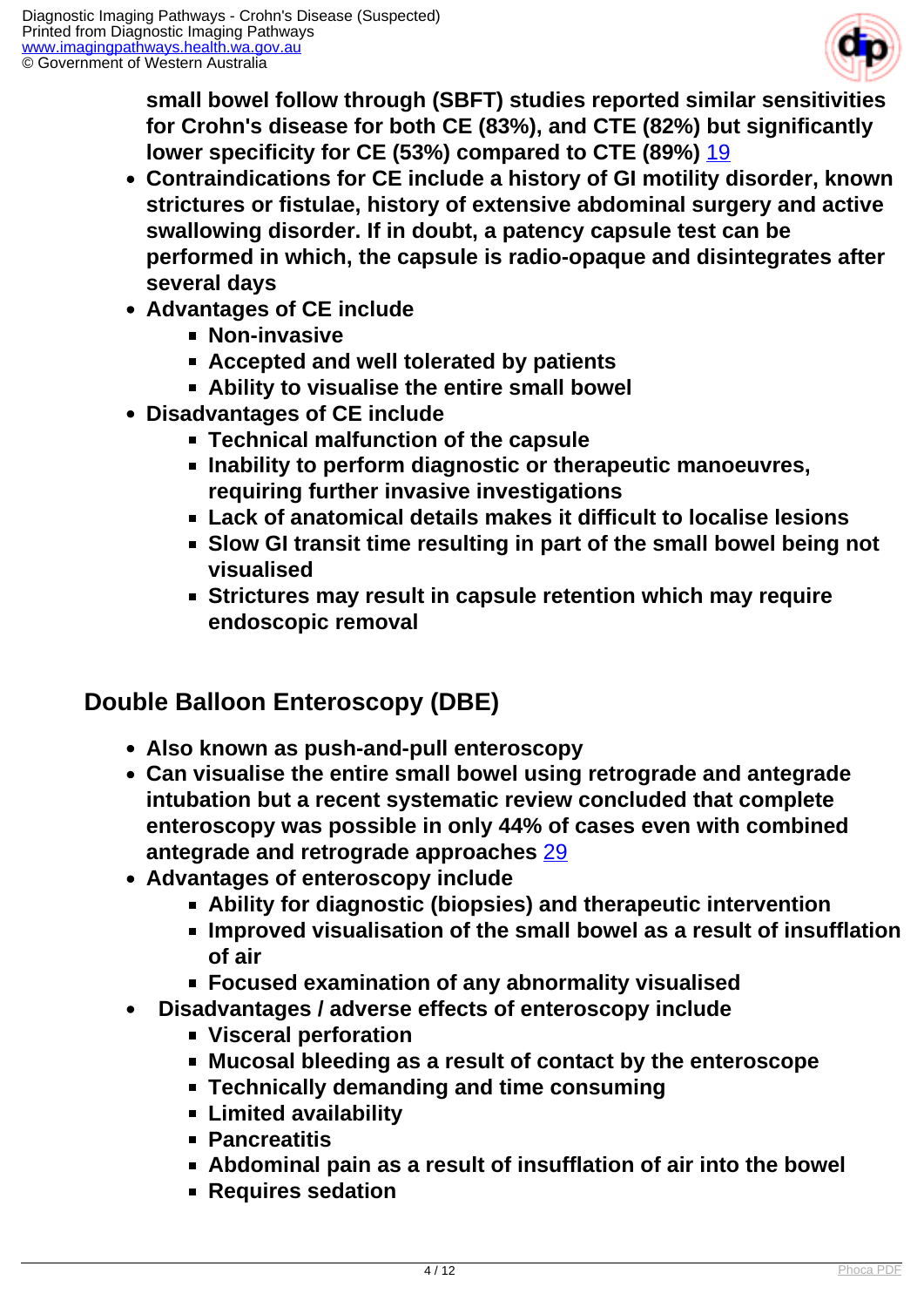

## **Ultrasonography**

- **Ultrasonography (US) can be used as a screening tool to exclude active small bowel Crohn's disease** [3](index.php?option=com_content&view=article&id=239&tab=references#3)
- **Studies have shown that ultrasonography with right expertise can be highly sensitive and specific in inflammatory bowel disease and is comparable to MR and CT examinations.** [4](index.php?option=com_content&view=article&id=239&tab=references#4)**,**[5](index.php?option=com_content&view=article&id=239&tab=references#5)**,**[6](index.php?option=com_content&view=article&id=239&tab=references#6) **The sensitivity dropped to 67% when early Crohn's disease was considered**
- **Due to its advantages, bowel sonography can be used to select the patients for subsequent MRI examination** [7](index.php?option=com_content&view=article&id=239&tab=references#7)
- **CEUS involves the intravenous administration of microbubble contrast agents providing the real-time depiction of the small bowel microvasculature and perfusion** [8](index.php?option=com_content&view=article&id=239&tab=references#8)
- **High temporal resolution of CEUS allows for the grading of disease activity, the differentiation between small bowel stricture due to inflammation or mural fibrosis, and for the assessment of the response to specific therapy** [8](index.php?option=com_content&view=article&id=239&tab=references#8)**,**[9](index.php?option=com_content&view=article&id=239&tab=references#9)**,**[10](index.php?option=com_content&view=article&id=239&tab=references#10)**,**[11](index.php?option=com_content&view=article&id=239&tab=references#11)
- **Colour and power Doppler US with microbubbles have major limitations due to blooming artefacts and signal saturation** [8](index.php?option=com_content&view=article&id=239&tab=references#8)
- **Cross-sectional imaging techniques have a high accuracy for evaluation of suspected and established Crohn's disease, reliably measure disease severity and complications; they may offer the possibility to monitor disease progression.** [12](index.php?option=com_content&view=article&id=239&tab=references#12) **As a result of the lack of radiation, US or MRI should be preferred over CT, particularly in young patients** [12](index.php?option=com_content&view=article&id=239&tab=references#12)**,**[13](index.php?option=com_content&view=article&id=239&tab=references#13)
- **Advantages of ultrasonography include**
	- **Non-invasive**
	- **Easily available**
	- **No ionizing radiation**
	- **Can detect extra-mural abnormalities, masses, gynaecological disorders etc.**
	- **Negative ultrasound with low clinical probability has high negative predictive value**
- **Disadvantages of ultrasonography include**  $\bullet$ 
	- **Cannot visualise entire small bowel and bowel gas may preclude proper examination**
	- **Early lesions can be missed**

### **Barium Small Bowel Studies**

- **For a small bowel follow-through (enterography), patient drinks contract medium prior to the study and enteroclysis requires a naso-jejunal tube through which contrast is delivered directly into the small bowel**
- **Follow through is non-invasive but has sub-optimal luminal distension**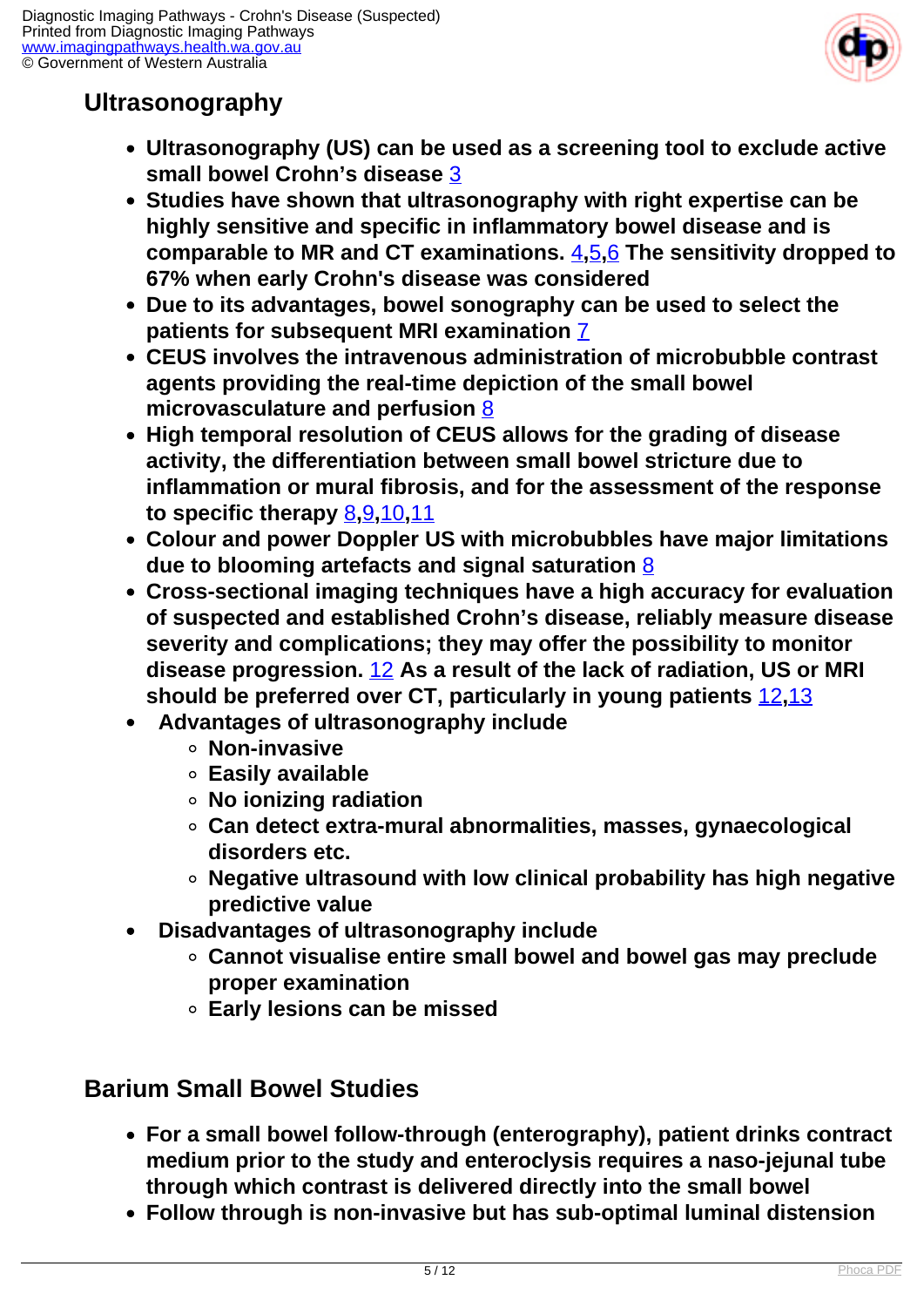

**compared with enteroclysis**

- **Both studies give very limited information regarding extramural disease and so have largely been replaced by cross-sectional imaging like CT and MR** [1](index.php?option=com_content&view=article&id=239&tab=references#1)
- **Barium enteroclysis is reported to be more sensitive than MR / CT enteroclysis for mild abnormalities of early Crohn's disease** [20](index.php?option=com_content&view=article&id=239&tab=references#20)**,**[21](index.php?option=com_content&view=article&id=239&tab=references#21)

#### **Computed Tomography Enteroclysis / Enterography**

- **CT enterography and enteroclysis are CT techniques used to provide better images of the small bowel lumen and wall than conventional CT**
- **CT enterography involves rapid oral ingestion of 2 litres of contrast media before CT scanning**
- **The contrast used is usually neutral (water density) or diluted positive contrast. CT may be performed in several phases (e.g. non-contrast, post-contrast arterial, portal venous phase or delayed phase), or combined with CT angiography. Limitations include inability of some patients to consume a large amount of fluid in a short period of time, achieving appropriate timing of the scan to obtain good bowel distension and radiation dose**
- **CT enteroclysis involves passing a naso-jejunal catheter under fluoroscopic guidance**
- **Neutral or dilute positive contrast is instilled through the tube allowing rapid filling and distension of the intestine. Images are obtained as for a CT enterography. Limitations of this technique include more invasive nature (compared to enterography), achieving correct timing of scan (less problematic than enterography) and the radiation dose. Enteroclysis has been shown to provide superior bowel distension than enterography,** [22](index.php?option=com_content&view=article&id=239&tab=references#22) **however it is uncertain whether this translates into better diagnostic outcomes. There are a few comparisons in the literature. Two studies found similar accuracy between the two techniques** [22](index.php?option=com_content&view=article&id=239&tab=references#22)**,**[23](index.php?option=com_content&view=article&id=239&tab=references#23)
- **Advantageous effects of computed tomography enteroclysis / enterography include**
	- **Excellent spatial resolution**
	- **Widely available**
	- **Better inter-observer agreement**
	- **Cross-sectional imaging can diagnose other abdominal abnormalities, extra-mural disease, etc.**
- **Disadvantageous effects of enteroclysis / enterography include**
	- **Ionizing radiation relatively high especially in young patients with Crohn's disease who may require repeated imaging**
		- **Patients may not be able to drink 2 litres of contrast for**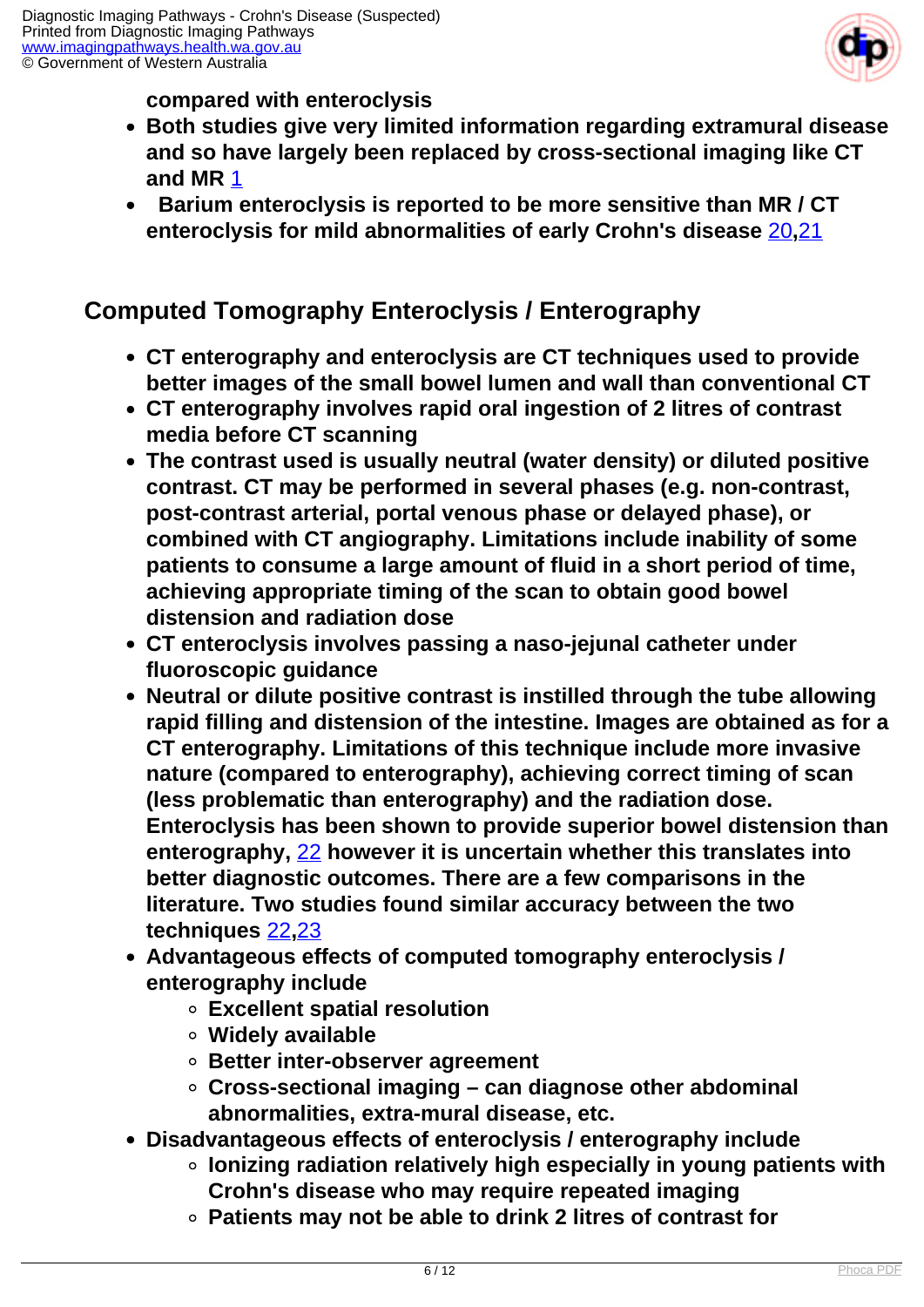

#### **enterography**

**Needs invasive naso-jejunal tube for enteroclysis**

#### **Magnetic Resonance Enteroclysis / Enterography**

- **Similar procedural details as CT enterography / enteroclysis**
- **Major advantage of MR over CT is the lack of any ionizing radiation**
- **Major disadvantages include lesser spatial resolution, higher chance of motion artefacts, higher costs involved and lesser availability than CT**

#### **MR or CT? Enteroclysis or Enterography?**

- **Although there are limitations to the literature available, it appears that CT and MR enterography are similar in their diagnostic yield for Crohn's disease** [4](index.php?option=com_content&view=article&id=239&tab=references#4)**,**[24](index.php?option=com_content&view=article&id=239&tab=references#24)**,**[25](index.php?option=com_content&view=article&id=239&tab=references#25)
- **One study reported higher specificity and better distension of proximal small bowel with CT enteroclysis compared to CT enterography but the final arbiters were endoscopy and barium small bowel studies in this study** [22](index.php?option=com_content&view=article&id=239&tab=references#22)
- **Studies comparing MR enterography and enteroclysis show mixed results where two out of three studies** [26](index.php?option=com_content&view=article&id=239&tab=references#26)**,**[27](index.php?option=com_content&view=article&id=239&tab=references#27) **report similar accuracies while one study** [28](index.php?option=com_content&view=article&id=239&tab=references#28) **reported better detection rate of superficial lesions for MR enteroclysis**
- **MR enteroclysis provides functional information that is lacking with MR enterography and CT studies**
- **MR however has a major advantage over CT that it lacks ionizing radiation which is an important factor for younger patients with Crohn's disease who are likely to have repeated imaging tests**

#### **References**

**Date of literature search: May 2015**

**The search methodology is available on request.** [Email](index.php/contact-us)

**References are graded from Level I to V according to the Oxford Centre for Evidence-Based Medicine, Levels of Evidence.** [Download the document](http://www.cebm.net/wp-content/uploads/2014/06/CEBM-Levels-of-Evidence-2.1.pdf)

- 1. **B. Hamm and P. Ros (eds.). Abdominal Imaging. Springer-Verlag Berlin Heidelberg 2012. (Review)**
- 2. **Panes J, Bouhnik Y, Reinisch W, Stoker J, Taylor SA, Baumgart DC, et al.**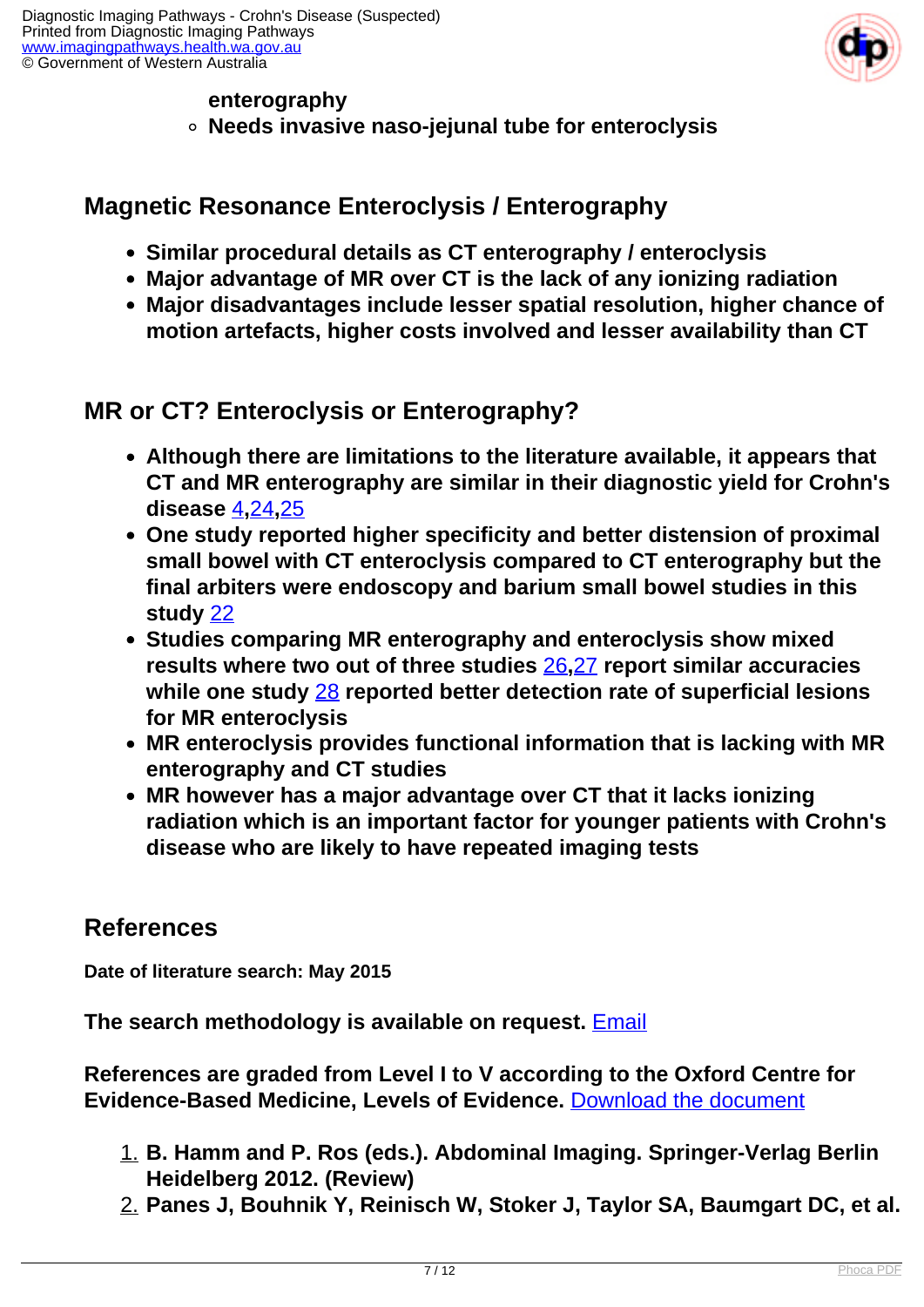

**Imaging techniques for assessment of inflammatory bowel disease: joint ECCO and ESGAR evidence-based consensus guidelines. J Crohns Colitis. 2013;7(7):556-85. (Guideline).** [View the reference](http://www.ncbi.nlm.nih.gov/pubmed/23583097)

- 3. **Dong J, Wang H, Zhao J, Zhu W, Zhang L, Gong J, et al. Ultrasound as a diagnostic tool in detecting active Crohn's disease: a meta-analysis of prospective studies. Eur Radiol. 2014;24(1):26-33. (Level II evidence).**  [View the reference](http://www.ncbi.nlm.nih.gov/pubmed/23921767)
- 4. **Horsthuis K, Bipat S, Bennink RJ, Stoker J. Inflammatory bowel disease diagnosed with US,MR, scintigraphy, and CT: meta-analysis of prospective studies. Radiology. 2008;247:64–79. (Level II evidence).** [View](http://www.ncbi.nlm.nih.gov/pubmed/18372465) [the reference](http://www.ncbi.nlm.nih.gov/pubmed/18372465)
- 5. **Sheridan MB, Nicholson DA, Martin DF. Transabdominal ultrasonography as the primary investigation in patients with suspected Crohn's disease or recurrence: a prospective study. Clin Radiol. 1993;48:402–4. (Level II/III evidence).** [View the reference](http://www.ncbi.nlm.nih.gov/pubmed/8293646)
- 6. **Tarjan Z, Toth G, Gyorke T, Mester A, Karlinger K, Mako EK. Ultrasound in Crohn's disease of the small bowel. Eur J Radiol. 2000;35:176–82. (Level II evidence).** [View the reference](http://www.ncbi.nlm.nih.gov/pubmed/11000560)
- 7. **Castiglione F, Mainenti PP, De Palma GD, Testa A, Bucci L, Pesce G, et al. Noninvasive diagnosis of small bowel Crohn's disease: direct comparison of bowel sonography and magnetic resonance enterography. Inflamm Bowel Dis. 2013;19(5):991-8. (Level III evidence).**  [View the reference](http://www.ncbi.nlm.nih.gov/pubmed/23429465)
- 8. **Quaia E. Contrast-enhanced ultrasound of the small bowel in Crohn's disease. Abdom Imaging. 2013;38(5):1005-13. (Review article).** [View the](http://www.ncbi.nlm.nih.gov/pubmed/23728306) [reference](http://www.ncbi.nlm.nih.gov/pubmed/23728306)
- 9. **Nylund K, Jirik R, Mezl M, Leh S, Hausken T, Pfeffer F, et al. Quantitative contrast-enhanced ultrasound comparison between inflammatory and fibrotic lesions in patients with Crohn's disease. Ultrasound Med Biol. 2013;39(7):1197-206. (Level III evidence).** [View the reference](http://www.ncbi.nlm.nih.gov/pubmed/23643057)
- 10. **Calabrese E, Zorzi F, Onali S, Stasi E, Fiori R, Prencipe S, et al. Accuracy of small-intestine contrast ultrasonography, compared with computed tomography enteroclysis, in characterizing lesions in patients with Crohn's disease. Clin Gastroenterol Hepatol. 2013;11(8):950-5. (Level IV evidence).** [View the reference](http://www.ncbi.nlm.nih.gov/pubmed/23375998)
- 11. **Magalhaes J, Leite S, Cotter J. Contrast-enhanced ultrasonography for assessment of activity of Crohn's disease: the future? J Crohns Colitis. 2013;7(11):e607. (Level IV/V evidence).** [View the reference](http://www.ncbi.nlm.nih.gov/pubmed/23871411)
- 12. **Panes J, Bouzas R, Chaparro M, Garcia-Sanchez V, Gisbert JP, Martinez de Guerenu B, et al. Systematic review: the use of ultrasonography, computed tomography and magnetic resonance imaging for the diagnosis, assessment of activity and abdominal complications of Crohn's disease. Aliment Pharmacol Ther. 2011;34(2):125-45. (Level II evidence).** [View the reference](http://www.ncbi.nlm.nih.gov/pubmed/21615440)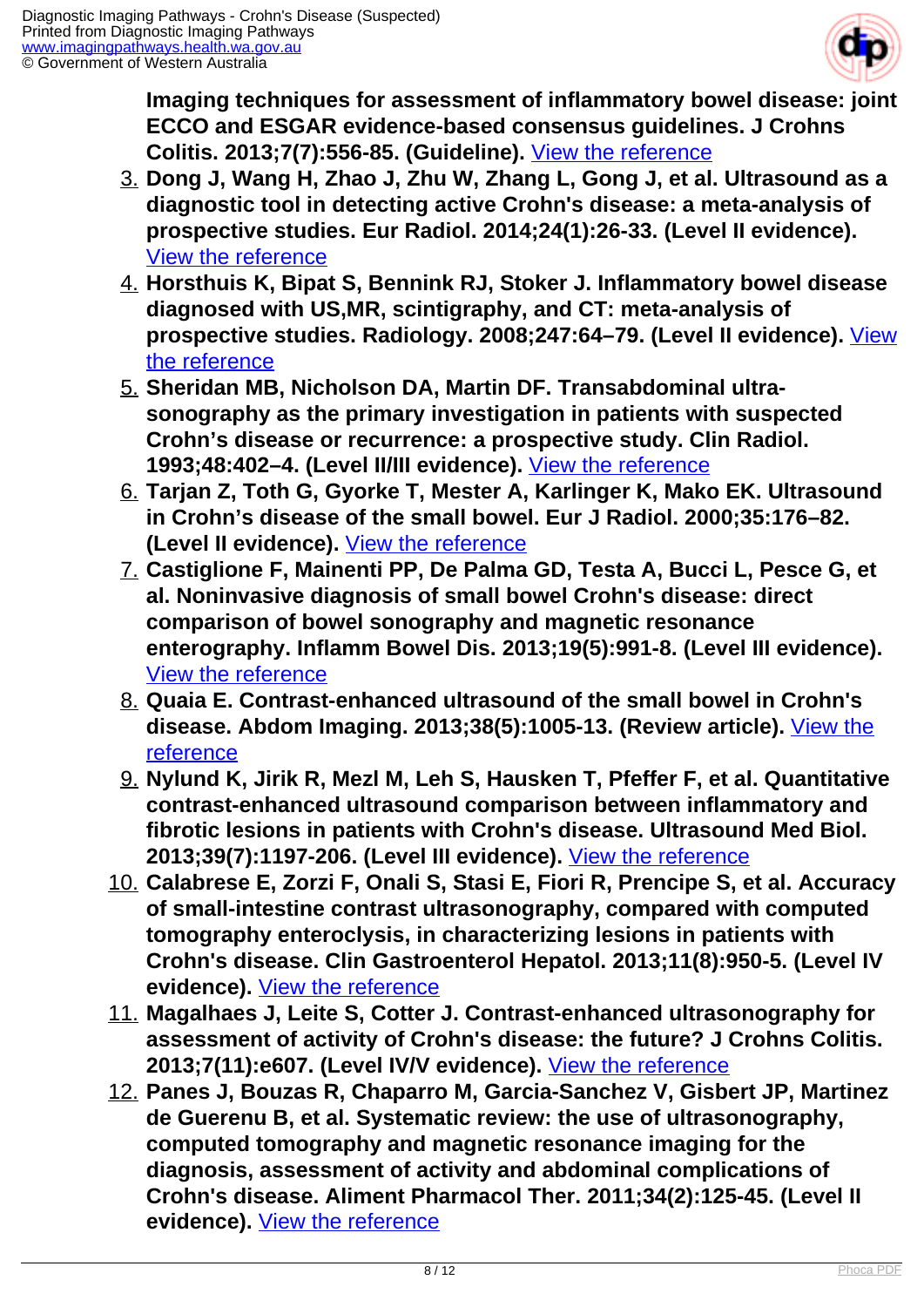

- 13. **Onali S, Calabrese E, Petruzziello C, Zorzi F, Sica G, Fiori R, et al. Small intestine contrast ultrasonography vs computed tomography enteroclysis for assessing ileal Crohn's disease. World J Gastroenterol. 2012;18(42):6088-95. (Level III/IV evidence).** [View the reference](http://www.ncbi.nlm.nih.gov/pubmed/23155337)
- 14. **Pasha SF, Leighton JA. Enteroscopy in the diagnosis and management of Crohn disease. Gastrointest Endosc Clin N Am. 2009;19:427–44. (Review article).** [View the reference](http://www.ncbi.nlm.nih.gov/pubmed/19647650)
- 15. **Dionisio PM, Gurudu SR, Leighton JA, et al. Capsule endoscopy has a significantly higher diagnostic yield in patients with suspected and established small-bowel Crohn's disease: a metaanalysis. Am J Gastroenterol. 2010;105:1240–8. quiz 1249. (Level II evidence).** [View the](http://www.ncbi.nlm.nih.gov/pubmed/20029412) [reference](http://www.ncbi.nlm.nih.gov/pubmed/20029412)
- 16. **Triester SL, Leighton JA, Leontiadis GI, et al. A meta-analysis of the yield of capsule endoscopy compared to other diagnostic modalities in patients with non-stricturing small bowel Crohn's disease. Am J Gastroenterol. 2006;101:954–64. (Level II evidence).** [View the reference](http://www.ncbi.nlm.nih.gov/pubmed/16696781)
- 17. **Petruzziello C, Calabrese E, Onali S, Zuzzi S, Condino G, Ascolani M, et al. Small bowel capsule endoscopy vs conventional techniques in patients with symptoms highly compatible with Crohn's disease. J Crohns Colitis. 2011;5(2):139-47. (Level III evidence).** [View the reference](http://www.ncbi.nlm.nih.gov/pubmed/21453883)
- 18. **Bourreille A, Ignjatovic A, Aabakken L, et al. Role of small-bowel endoscopy in the management of patients with inflammatory bowel disease: an international OMEDECCO consensus. Endoscopy. 2009;41:618–37. (Guideline).** [View the reference](http://www.ncbi.nlm.nih.gov/pubmed/19588292)
- 19. **Solem CA, Loftus Jr EV, Fletcher JG, et al. Small-bowel imaging in Crohn's disease: a prospective, blinded, 4-way comparison trial. Gastrointest Endosc. 2008;68:255–66. (Level III evidence).** [View the](http://www.ncbi.nlm.nih.gov/pubmed/18513722) [reference](http://www.ncbi.nlm.nih.gov/pubmed/18513722)
- 20. **Gourtsoyiannis NC, Grammatikakis J, Papamastorakis G, et al. Imaging of small intestinal Crohn's disease: comparison between MR enteroclysis and conventional enteroclysis. Eur Radiol. 2006;16:1915–25. (Level II evidence).** [View the reference](http://www.ncbi.nlm.nih.gov/pubmed/16673093)
- 21. **Minordi LM, Vecchioli A, Guidi L, Mirk P, Fiorentini L, Bonomo L. Multidetector CT enteroclysis versus barium enteroclysis with methylcellulose in patients with suspected small bowel disease. Eur Radiol. 2006;16:1527–36. (Level III evidence).** [View the reference](http://www.ncbi.nlm.nih.gov/pubmed/16552508)
- 22. **Minordi LM, Vecchioli A, Mirk P, Bonomo L. CT enterography with polyethylene glycol solution vs CT enteroclysis in small bowel disease. Br J Radiol. 2011;84:112–9. (Level III evidence).** [View the reference](http://www.ncbi.nlm.nih.gov/pubmed/20959377)
- 23. **Wold PB, Fletcher JG, Johnson CD, Sandborn WJ. Assessment of small bowel Crohn disease: noninvasive peroral CT enterography compared with other imaging methods and endoscopy– feasibility study. Radiology. 2003;229:275–81. (Level III evidence).** [View the reference](http://www.ncbi.nlm.nih.gov/pubmed/12944602)
- 24. **Siddiki HA, Fidler JL, Fletcher JG, et al. Prospective comparison of state-**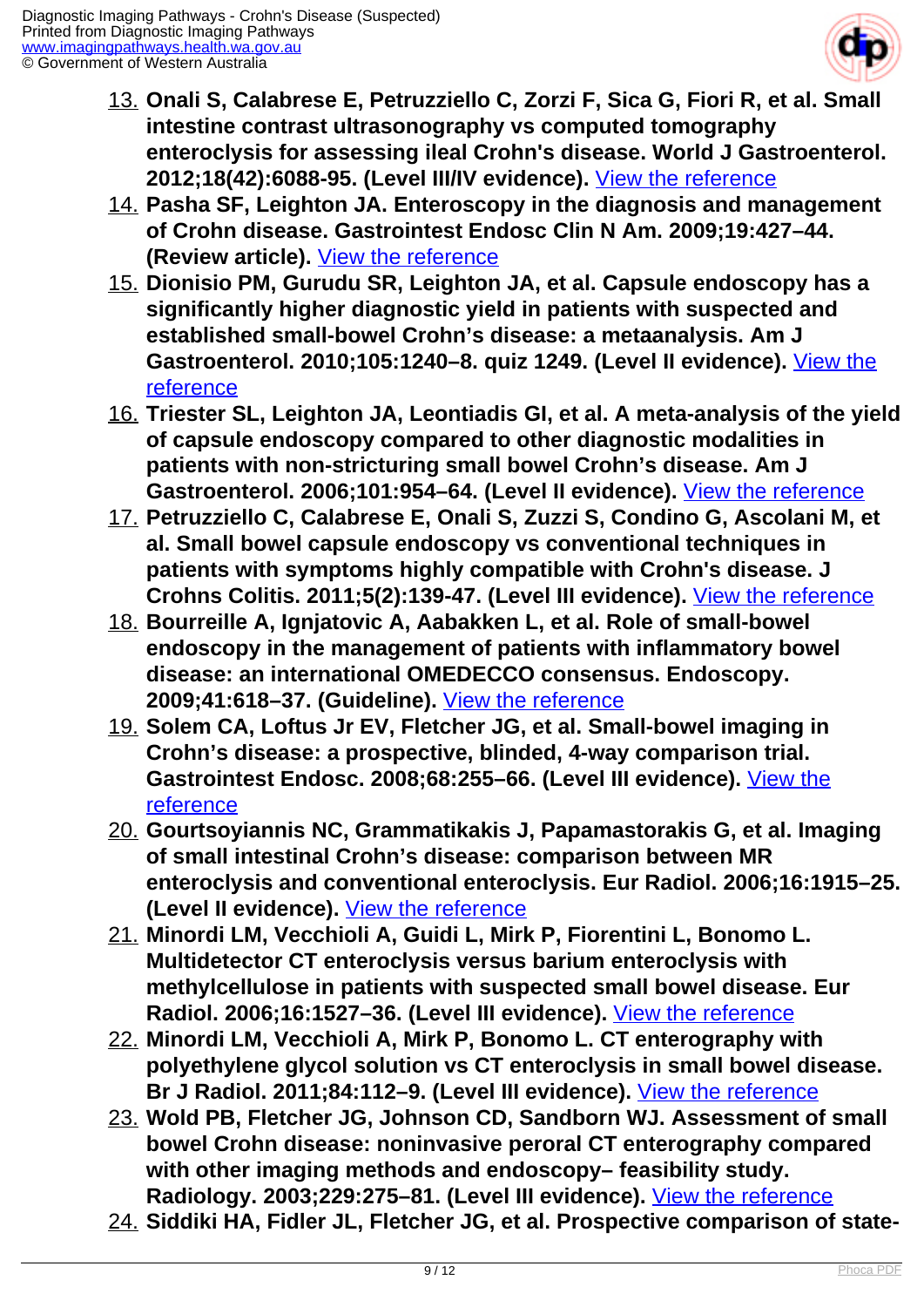

**of-the-art MR enterography and CT enterography in small-bowel Crohn's disease. AJR Am J Roentgenol. 2009;193:113–21. (Level II evidence).**  [View the reference](http://www.ncbi.nlm.nih.gov/pubmed/19542402)

- 25. **Jensen MD, Ormstrup T, Vagn-Hansen C, Ostergaard L, Rafaelsen SR. Interobserver and intermodality agreement for detection of small bowel Crohn's disease with MR enterography and CT enterography. Inflamm Bowel Dis. 2011;17:1081–8. (Level II/III evidence).** [View the reference](http://www.ncbi.nlm.nih.gov/pubmed/21484959)
- 26. **Schreyer AG, Geissler A, Albrich H, et al. Abdominal MRI after enteroclysis or with oral contrast in patients with suspected or proven Crohn's disease. Clin Gastroenterol Hepatol. 2004;2:491–7. (Level II/III evidence).** [View the reference](http://www.ncbi.nlm.nih.gov/pubmed/15181618)
- 27. **Negaard A, Paulsen V, Sandvik L, et al. A prospective randomized comparison between two MRI studies of the small bowel in Crohn's disease, the oral contrast method and MR enteroclysis. Eur Radiol. 2007;17:2294–301. (Level III evidence).** [View the reference](http://www.ncbi.nlm.nih.gov/pubmed/17483955)
- 28. **Masselli G, Casciani E, Polettini E, Gualdi G. Comparison of MR enteroclysis with MR enterography and conventional enteroclysis in patients with Crohn's disease. Eur Radiol. 2008;18:438–47. (Level II evidence).** [View the reference](http://www.ncbi.nlm.nih.gov/pubmed/17899102)
- 29. **Xin L, Liao Z, Jiang YP, Li ZS. Indications, detectability, positive findings, total enteroscopy, and complications of diagnostic double-balloon endoscopy: a systematic review of data over the first decade of use. Gastrointest Endosc. 2011;74:563–70. (Level II evidence).** [View the](http://www.ncbi.nlm.nih.gov/pubmed/21620401) [reference](http://www.ncbi.nlm.nih.gov/pubmed/21620401)

#### **Information for Consumers**

| <b>Information from this</b><br>website | Information from the Royal<br><b>Australian and New</b><br><b>Zealand College of</b><br>Radiologists' website |
|-----------------------------------------|---------------------------------------------------------------------------------------------------------------|
| <b>Radiation Risks of X-rays and</b>    | <b>Computed Tomography (CT)</b>                                                                               |
| <b>Scans</b>                            | <b>Contrast Medium (Gadolinium</b>                                                                            |
| <b>Computed Tomography (CT)</b>         | versus lodine)                                                                                                |
| <b>Magnetic Resonance Imaging</b>       | <b>Gadolinium Contrast Medium</b>                                                                             |
| (MRI)                                   | <b>Iodine-Containing Contrast</b>                                                                             |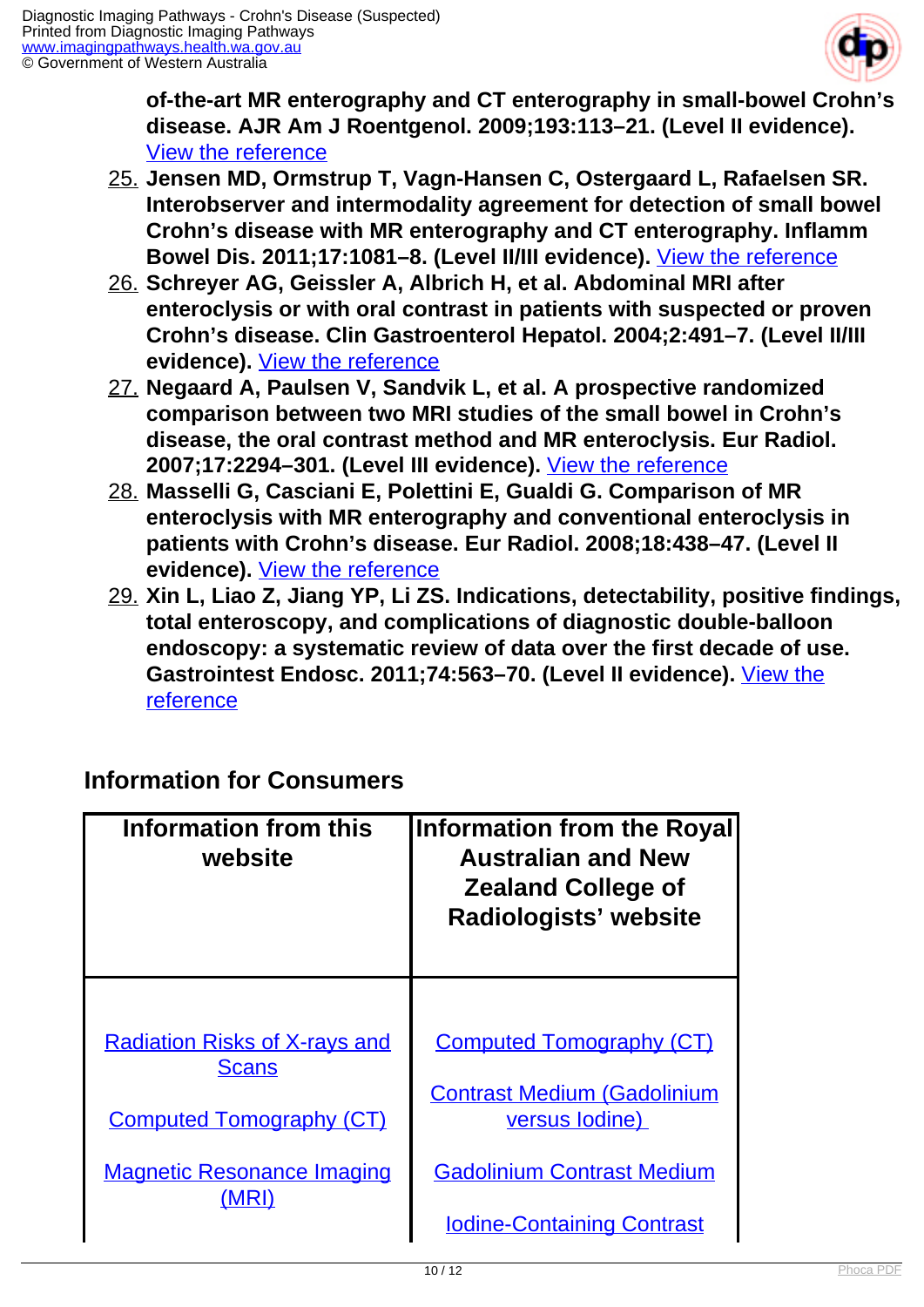Diagnostic Imaging Pathways - Crohn's Disease (Suspected) Printed from Diagnostic Imaging Pathways [www.imagingpathways.health.wa.gov.au](http://www.imagingpathways.health.wa.gov.au/) © Government of Western Australia



| <b>Ultrasound</b> | <b>Medium</b>                                                              |
|-------------------|----------------------------------------------------------------------------|
|                   | <b>Magnetic Resonance Imaging</b><br>(MRI)                                 |
|                   | <b>Radiation Risk of Medical</b><br><b>Imaging During Pregnancy</b>        |
|                   | <b>Radiation Risk of Medical</b><br><b>Imaging for Adults and Children</b> |
|                   | <b>Ultrasound</b>                                                          |
|                   | <b>MRI Enterography or Enteroclysis</b>                                    |
|                   |                                                                            |

#### **Copyright**

**© Copyright 2015, Department of Health Western Australia. All Rights Reserved. This web site and its content has been prepared by The Department of Health, Western Australia. The information contained on this web site is protected by copyright.**

#### **Legal Notice**

**Please remember that this leaflet is intended as general information only. It is not definitive and The Department of Health, Western Australia can not accept any legal liability arising from its use. The information is kept as up to date and accurate as possible, but please be warned that it is always subject to change**

#### **File Formats**

**.** 

**Some documents for download on this website are in a Portable Document Format (PDF). To read these files you might need to download Adobe Acrobat Reader.**